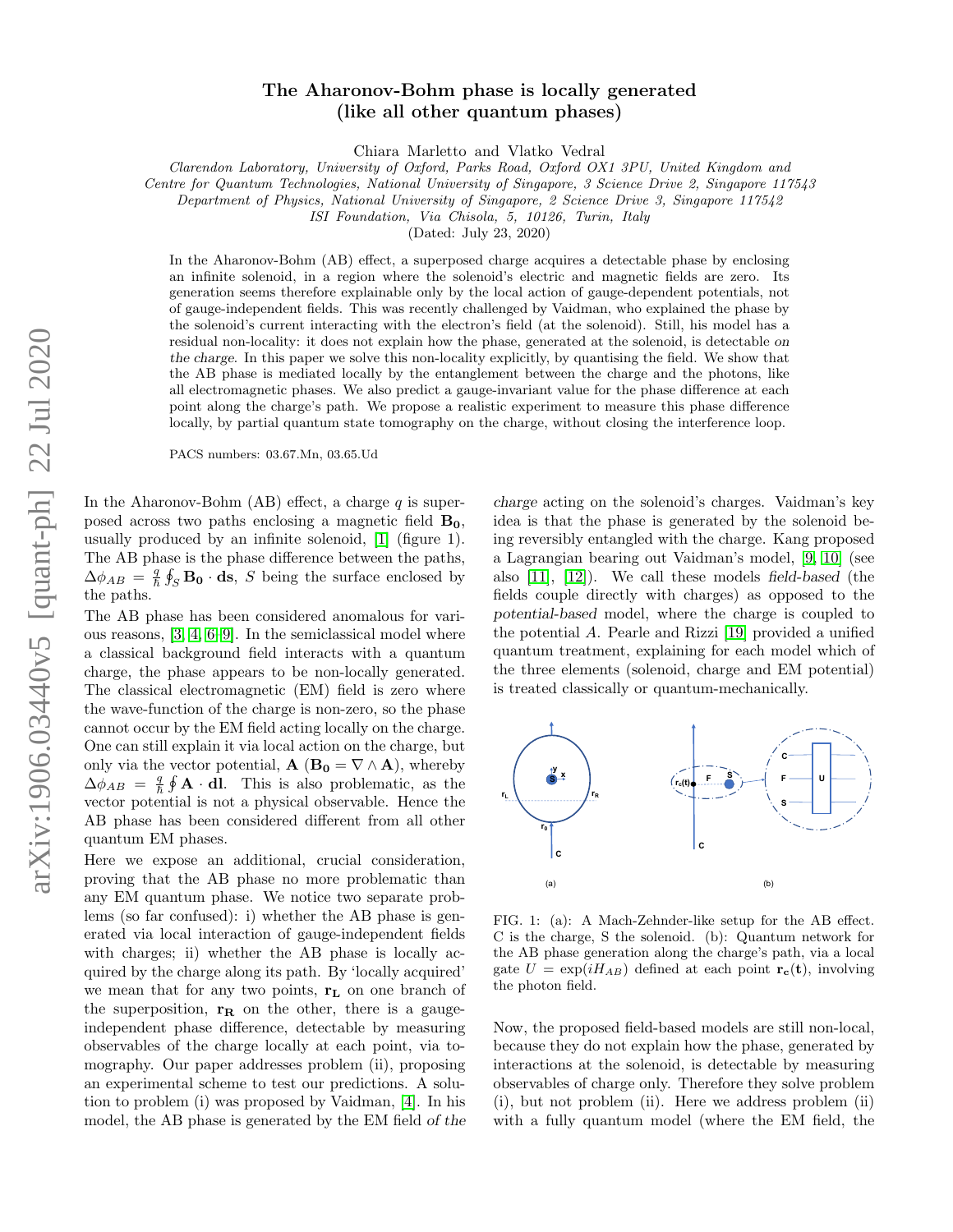charge and the solenoid are quantised). Expanding on Vaidman's entanglement-based insight, we explain how the AB phase is mediated by the entanglement between the photons and the charge, achieved by local quantum coupling between the sources and the quantised EM field (which Vaidman's model does not describe, given that it treats the field as classical). We predict how the charge observables depend on the phase difference point by point along the paths, bearing out Vaidman's [\[4\]](#page-4-2) and Kang's analyses [\[9,](#page-4-4) [10\]](#page-4-5), but via a fully local account, where the EM field is quantised. Our model also vindicates (in quantum field theory) the conjecture that the locality issues in the AB effect are resolved by considering joint gauge-transformations of both the charge field and the vector potential, [\[3\]](#page-4-1).

The key to addressing problem (ii) is to quantise the EM field. The interaction between the superposed charge and the quantised field fully accounts for how the AB phase is acquired locally, i.e., point-by-point along the charge's path, just like for any other quantum phase. This local account is equivalent (not dramatically different [\[7\]](#page-4-9)) to that of all EM phases. Remarkably, our model produces a gauge-independent prediction for the phase difference at each point along the charge paths. Our prediction is testable: we propose an experiment to measure the phase difference, without closing the interference loop coherently. We also address major problems of previously proposed schemes, [\[9,](#page-4-4) [10\]](#page-4-5), related to charge conservation or fermionic superselection rules [\[9,](#page-4-4) [10\]](#page-4-5). We obviate this problem by a state-tomography in the subspace of a twocharge system, compatible with the superselection rules. The quantum model. The AB phase is generated by the quantised version of the classical problem where two sources interact electromagnetically, one of which (the charge in our case) is slowly varying, [\[17\]](#page-4-10). Here we approximate the charge-solenoid interaction with two processes (adiabatic approximation): one is the charge's motion, with velocity  $v \ll c$ , along a (possibly superposed) path; the other, defined for each point  $r_c$  along the charge path, is the process by which photons mediate the interaction between the charge and the solenoid, on the scale of the light speed c. We will focus on the latter, as it is the only relevant one. We model it by a phase gate  $U$ which establishes the phase between two static sources (the charge at  $r_c$  and the solenoid at  $r_s$ ). Overall the effect not static, because the charge distribution is nonstationary (albeit slowly varying).

Consider the charge located at  $r_c$ , the solenoid at  $r_s$  and the EM field F, whose observables act on the space  $\mathcal{H} =$  $\mathcal{H}_C \otimes \mathcal{F}_R \otimes \mathcal{H}_C$ , where each  $\mathcal{H}_C$  is the Hilbert space of a single qubit and  $\mathcal F$  denotes the Fock space of the photon field.

We model the charge as a qubit, whose observables are generated by  $(q_x^{(C)}, q_y^{(C)}, q_z^{(C)})$ ;  $q_z^{(C)}$  represents the observable 'whether the charge is on the left or on the right of the solenoid': its eigenstate  $|0\rangle$  represents a sharp position at  $r_L$  (with eigenvalue -1) and |1) at  $r_R$  (with eigenvalue +1). The charge's dynamical evolution allows it to assume sharp values of  $q_z^{(C)}$ , but also sharp values of the complementary observable  $q_x^{(C)}$  (when the charge is superposed across two points  $r_L$  on the left and  $r_R$ on the right of the solenoid): thus the charge is quantum. The solenoid is also modelled as a qubit, whose z component  $q_z^{(S)}$  represents its presence/absence from the relevant point in the interferometer; but it is in the classical regime. Each component of the charge qubit is a generator of the Pauli algebra on  $H$ , represented as  $q_{\alpha}^{(C)} = \sigma_{\alpha} \otimes \mathbb{I} \otimes \mathbb{I}$  where  $\sigma_{\alpha}, \alpha \in \{x, y, z\}$  is the element of the Pauli matrices operating on  $\mathcal{H}_Q$ ; likewise,  $q_{\alpha}^{(S)} = \mathbb{I} \otimes \mathbb{I} \otimes \sigma_{\alpha}.$ 

The field consists of N harmonic oscillators in momentum space, each mode k represented by bosonic creation and annihilation operators  $a_k, a_k^{\dagger}$ , with  $a_k = \mathbb{I} \otimes \hat{a}_k \otimes \mathbb{I}$  and  $\hat{a}_k$  is the annihilation operator acting on the mode k in  ${\mathcal F}$  only.

The Hamiltonian (in the Coulomb gauge), [\[17\]](#page-4-10), reads:

$$
H_{AB} = E_C q_z^{(C)} + E_S q_z^{(S)} \tag{1}
$$

$$
+\int \mathrm{d}^3 \mathbf{k} \hbar \omega_k a_k^\dagger a_k \tag{2}
$$

+ 
$$
\int d^3 \mathbf{k} g_k \frac{q}{m} \mathbf{p} \cdot \mathbf{u}_k (a_k e^{i \mathbf{k} \mathbf{r}_c} + a_k^{\dagger} e^{-i \mathbf{k} \mathbf{r}_c}) q_z^{(C)}
$$
  
+  $\int d^3 \mathbf{k} \int d^3 \mathbf{x} g_k \mathbf{j} \cdot \mathbf{u}_k (a_k e^{i \mathbf{k} \mathbf{x}} + a_k^{\dagger} e^{-i \mathbf{k} \mathbf{x}}) q_z^{(S)}$   
(3)

where  $E_C$  and  $E_S$  are the charge's and solenoid's free energies;  $g_k = \sqrt{\frac{\hbar}{2\epsilon_0 V \omega_k}}$  (V is the standard quantisation volume);  $\omega_k$  and **k** represent the photon frequency and wavenumber of the k-th mode;  $\mathbf{u}_k$  is the unit polarisation vector for mode k; p is the electron's momentum and  $\mathbf{j}(\mathbf{x} - \mathbf{r_s})$  is the solenoid's current distribution. One can recognise in the above formula the quantised vector potential:  $\mathbf{A}(\mathbf{x}) = \int d^3 \mathbf{k} g_k \mathbf{u}_k (a_k e^{i\mathbf{k}\mathbf{x}} + a_k^{\dagger} e^{-i\mathbf{k}\mathbf{x}})$ . (We suppressed the polarisation index as it is irrelevant).

Note that in the Coulomb gauge, the relation between the vector potential and the magnetic field is, at all times, non-local: the vector potential at point  $x$  is expressed as a function of the magnetic field at other points in space, see e.g. [\[13\]](#page-4-11). Hence the reader might be concerned about our model being expressed in this non-local gauge. This is not a problem, because our aim is to show how a gauge-independent phase difference between any two points  $\mathbf{r}_\mathbf{L}$  and  $\mathbf{r}_\mathbf{R}$  is gradually acquired by the charge, in such a way that it is detectable by local action at each of these points. This is sufficient to prove that the AB phase is generated locally, like any other EM phase. We have chosen the Coulomb gauge for convenience; however, as we shall explain, the phase difference along the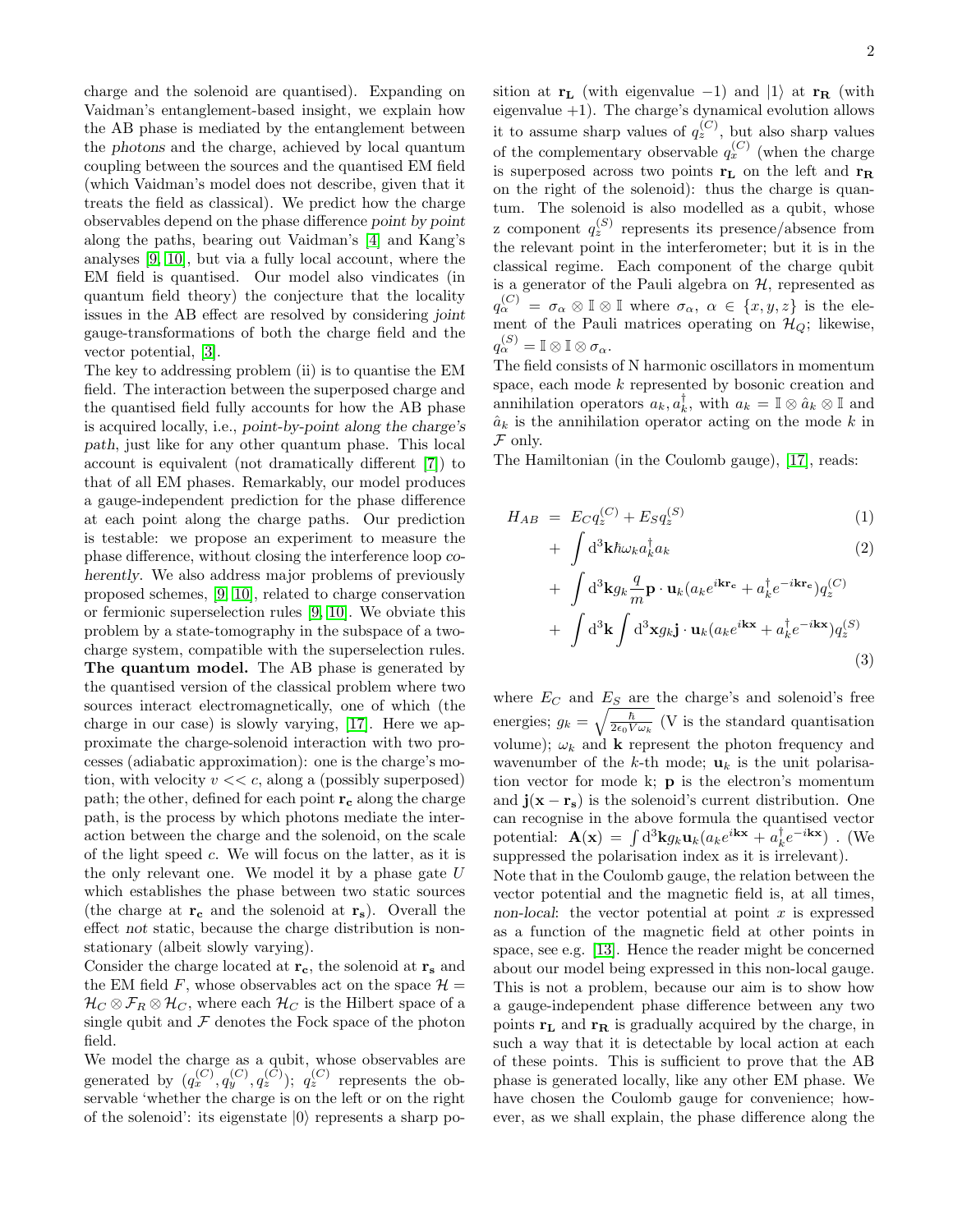path has a gauge-independent expression: the same prediction could be made via any other gauge. Whether or not in each of these gauges the vector-potential (appearing in the Hamiltonian) has a local relation with the EM fields is not relevant for our discussion. The fact that it does not have a local relation to the magnetic field in the Coulomb gauge does not invalidate our claim: that the AB phase difference is locally and gradually acquired along the path, and detectable by acting locally on the charge.

## The phase generation.

The Hamiltonian acts on a fixed time interval  $\tau$  (representing the time for light to travel from the charge to the solenoid and back again):  $U = \exp\left(-\frac{i}{\hbar}H_{AB}\tau\right)$ . Define  $C_k = \frac{q}{m} g_k \mathbf{p} \cdot \mathbf{u}_k$  and  $G_k = g_k \mathbf{j} (\mathbf{x} - \mathbf{r_s}) \cdot \mathbf{u}_k$ . Assuming that the charge is in a sharp position state  $|1\rangle$  at  $r_c$  and the solenoid is in a sharp position state  $|1\rangle$  at  $r_s$ , the vacuum-to-vacuum transition amplitude is:

$$
\langle 1|_c \langle 0|_F \langle 1|_s \exp\left(-i\frac{H_{AB}}{\hbar} \tau\right) |1\rangle_c |0\rangle_F |1\rangle_s =
$$
  
 
$$
\exp\{-i\left(\xi + \phi(\mathbf{r_c}, \mathbf{r_s})\right) \tau\}
$$
 (4)

where:

$$
\xi = \frac{1}{\hbar} \int \mathrm{d}^3 \mathbf{k} \int \mathrm{d}^3 \mathbf{x} \left( E_C + E_S + 4 \frac{C_k^2 + G_k^2}{\hbar \omega_k} \right)
$$

is a phase which does not depend on the mutual position of solenoid and charge; while the position-dependent phase is:

$$
\phi(\mathbf{r_c}, \mathbf{r_s}) \doteq \frac{1}{\hbar} \int d^3 \mathbf{x} \int d^3 \mathbf{k} \left( 8 \frac{C_k G_k}{\hbar \omega_k} \cos \left( \mathbf{k} \cdot (\mathbf{r_c} - \mathbf{x}) \right) \right) .
$$

As customary in quantum gates, we will set  $\tau = 1$  from now on. By noticing the identity:

$$
\int d^3 \mathbf{k} \left( 8 \frac{C_k G_k}{\hbar \omega_k} \cos \left( \mathbf{k} (\mathbf{r_c} - \mathbf{x}) \right) \right) = \frac{q}{m \epsilon_0 c^2} \frac{\mathbf{p} \cdot \mathbf{j} (\mathbf{x} - \mathbf{r_s})}{|\mathbf{r_c} - \mathbf{x}|} ,
$$

we obtain the useful expression for the point-by-point phase of the charge:

$$
\phi(\mathbf{r_c}, \mathbf{r_s}) = \frac{1}{\hbar} \mathcal{E}(\mathbf{r_c}, \mathbf{r_s}), \qquad (5)
$$

where we have introduced the interaction energy between a charged particle and an infinite solenoid (a gaugeindependent quantity):

$$
\mathcal{E}(\mathbf{r_c}, \mathbf{r_s}) = \frac{1}{2} \int_V (\frac{\mathbf{B_0 B_c}}{\mu_0} + \epsilon_0 \mathbf{E_s E_c}) \mathrm{d}^3 r.
$$

Here,  $B_c$  and  $E_c$  are the classical magnetic and electric fields generated by the charge located in  $r_c$ ;  $B_0$  and  $E_s$ 

are the electric and magnetic fields generated by an infinite solenoid positioned in  $\mathbf{r}_s$ .

In the approximation where the charge velocity  $v$  is much lower than the light speed ([\[16\]](#page-4-12)):

$$
\mathcal{E}(\mathbf{r_c}, \mathbf{r_s}) = \frac{qvB_0 Sx}{2\pi(x^2 + y^2)}
$$

where  $S$  is the solenoid cross-section;  $x$  and  $y$  are the cartesian coordinates of a coordinate system whose z-axis coincides with the normal to the solenoid cross-section and the y axis is parallel to the direction of motion of the electron before and after the interferometer, as represented in figure 1(a).

Suppose the Hamiltonian acts on an initially superposed state between locations  $r<sub>L</sub>$  and  $r<sub>R</sub>$ , where the location of the charge  $\mathbf{r_c}$  is not sharp:  $|+\rangle_c |0\rangle_F |0\rangle_s$ , where  $|+\rangle_c \stackrel{\cdot}{=} \frac{1}{\sqrt{2}}$  $\frac{1}{2}(|0\rangle_c + |1\rangle_c$ ). By linearity,  $\langle 1|_c\langle 0|_F\langle 1|_s\left(U\frac{1}{\sqrt{2}}\right)$  $\frac{1}{2} \ket{+}_c \ket{0}_F \ket{0}_s$  depends on the phase difference

$$
\Delta\phi(\mathbf{r_L}, \mathbf{r_R}) \doteq \phi(\mathbf{r_R}, \mathbf{r_s}) - \phi(\mathbf{r_L}, \mathbf{r_s}) = \frac{2}{\hbar} |\mathcal{E}| \ . \tag{6}
$$

This is the phase difference available on the charge when it is superposed across any two points  $\mathbf{r}_{\mathbf{R}}$  and  $\mathbf{r}_{\mathbf{L}}$ , as promised. It is a gauge-independent quantity ([\[9\]](#page-4-4)), corresponding to the field energy variation due to the charge, point-by-point along the charge's path. The full AB phase  $\Delta\Phi$ , concurring with the standard approach, is obtained by integrating  $\Delta \phi(\mathbf{r_L}, \mathbf{r_R})$  along a circular path, assuming  $v = \frac{\pi \rho}{t_{loop}}$ , where  $\rho = \sqrt{(x^2 + y^2)}$  is the radius of the circle and  $t_{loop}$  is the total time taken by the charge to travel on the semicircle.

The Heisenberg picture. In our model one can track how the x-component of the charge qubit directly depends on the phase, using the Heisenberg picture. Suppose that the initial values of the charge observables are  $q_{\alpha}^{(C)}$ , represented in terms of Pauli matrices. The Hamiltonian leaves  $q_z^{(C)}$  unchanged, while the component  $q_x^{(C)}$ changes as follows:

$$
q_x^{(C)} \to U^\dagger q_x^{(C)} U
$$

where  $U = \exp(-i\frac{H_{AB}}{\hbar}\tau)$ . Setting  $\tau = 1$ ,

$$
U^{\dagger} q_x^{(C)} U = (\alpha \cos \theta - \beta \sin \theta) q_x^{(C)} + (\beta \cos \theta + \alpha \sin \theta) q_y^{(C)}, \qquad (7)
$$

,

where

$$
\theta \doteq E_C + \phi(\mathbf{r_c}, \mathbf{r_s}) q_z^{(S)}
$$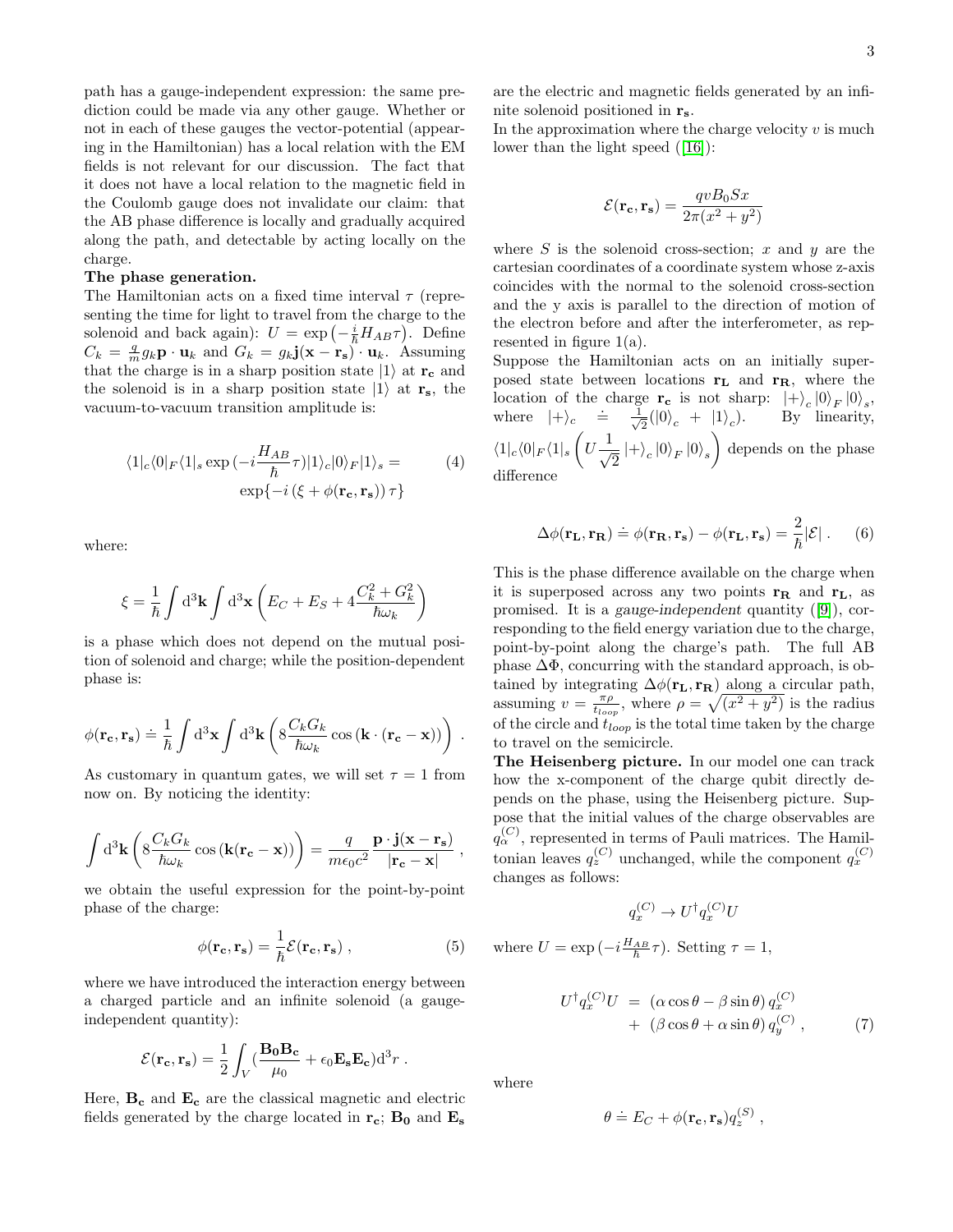$$
\alpha \doteq \cos\left(\int d^3k \frac{C_k}{\hbar \omega_k} \left(\exp(-i\mathbf{kr_c}) a_k^{\dagger} + \exp(i\mathbf{kr_c}) a_k\right)\right)
$$

and

$$
\beta \doteq \sin\left(\int d^3k \frac{C_k}{\hbar \omega_k} \left(\exp(-i\mathbf{kr_c}) a_k^{\dagger} + \exp(i\mathbf{kr_c}) a_k)\right)\right) .
$$

By assuming the Heisenberg state to be  $|+\rangle_c |0\rangle_F |1\rangle_s$ , the expected value of the observable  $U^{\dagger}q_{x}^{(C)}U$  is non-vanishing and depends on the phase difference  $\Delta\phi(\mathbf{r}_L, \mathbf{r}_R)$ : thus measuring a function of this observable provides access to the phase along the path, without closing the loop coherently.

An experimental proposal. We now explain how to access the phase along the path by performing quantum tomography, with another reference charge. One has to define a procedure to extract the phase difference  $\Delta \phi(\mathbf{r_L}, \mathbf{r_R})$  without closing the interferometer coherently, because the latter would be tantamount to measuring the full AB phase. We adopt the picture of mode entanglement, ([\[20\]](#page-4-13)), where the charge qubit consists of two spatial modes (left or right), each of which can contain 0 or 1 particles. The Hadamard gate (figure 1) is an entangling operation between the path degree of freedom and the number of particles (0 or 1) on the path ([\[20\]](#page-4-13)).

Assume that the charge is an electron. Let  $b_L^{\dagger}$ ,  $b_L$  be fermionic creation/annihilation operators for it to be in a spatial mode  $x_L$  on the left of S; and  $b_R^{\dagger}$ ,  $b_R$  be fermionic creation/annihilation operators for the electron to be in a spatial mode  $x_R$  on the right. The state where the charge is superposed across two locations is  $\frac{1}{\sqrt{2}}$  $\frac{1}{2}(|01\rangle + |10\rangle)$  where  $|01\rangle = b_L^{\dagger} |0\rangle$ ,  $|10\rangle = b_R^{\dagger} |0\rangle$  and  $|0\rangle$ is the fermionic vacuum. Our hamiltonian will produce the state  $\frac{1}{\sqrt{2}}$  $\frac{1}{2}(|01\rangle + \exp(i\Delta\phi)|10\rangle)$  where the phase  $\Delta\phi$  is a function of the points  $r_L, r_R$  across which the electron is superposed and it is locally generated, as computed in our model.

Measuring the phase directly by local tomography on the charge only is impossible, because of fermionic and charge superselection rules, which impede measurements of observables such as  $b_L + b_L^{\dagger}$ , [\[5\]](#page-4-14). Crucially, the phase difference can still be reconstructed by utilising another reference electron, [\[15\]](#page-4-15), and local tomography (on the left and right sides) involving the same number of electrons, without violating any superselection rule. This is an effective way of measuring the aforementioned xcomponent of the electron qubit, without closing the interferometer loop coherently - i.e., with only decoherent communication between the two sides, thus guaranteeing that the measured phase is not a closed-loop type phase. Consider a reference electron (labelled as B) superposed across the two paths, which does not pick up the AB phase (unlike electron A, which does), as follows.

Suppose electron B and the electron A are both in the lower semi-plane defined by a line passing through the



FIG. 2: Left: The reference electron A is superposed across the left  $(L)$  and right  $(R)$  modes; the solenoid is off. **Cen**ter: the solenoid gradually reaches the desired current value; electron A acquires a fixed relative phase. Right: Electron B is superposed across L and R, acquiring the AB phase. Joint measurements of A and B, local to the left and right modes, reconstruct the partial AB phase.

solenoid. The solenoid is initially switched off and electron B is superposed across two locations. Then the solenoid is switched on and brought to the desired stationary current to cause the AB effect on A. This transient will cause a relative phase to appear on B. But 1) this phase is not AB-like (because it is induced locally on B by the non-zero electric field produced by the transient current); 2) it is a fixed controllable offset, so we can in principle set it to zero. Electrons A and B will be therefore in the state:

$$
\frac{1}{2}(|0_{L}1_{R}\rangle_{A}+\exp(i\Delta\phi)\left|1_{L}0_{R}\right\rangle_{A})(|0_{L}1_{R}\rangle_{B}+|1_{R}0_{L}\rangle_{B})
$$

where  $\exp(i\Delta\phi)$  is the AB phase difference across the two points  $(\mathbf{r}_L, \mathbf{r}_R)$  along the path of the electron. One can group the terms relative to the left and to the right modes, as follows:

$$
\frac{1}{2} \times |0_A 0_B\rangle_L |1_A 1_B\rangle_R + \exp(i\Delta\phi) |1_A 1_B\rangle_L |0_A 0_B\rangle_R \n+ |0_A 1_B\rangle_L |1_A 0_B\rangle_R + \exp(i\Delta\phi) |1_A 0_B\rangle_L |0_A 1_B\rangle_R.
$$
\n(8)

In the branches where only one charge is present on the left and right arms (second line of the above equation) the phase can be detected by measuring, locally on the left and on the right, observable whose eigenstates are superpositions of  $|0_A1_B\rangle_L$  and  $|1_A0_B\rangle_L$ ; likewise for the right side. Measuring these observables does not violate charge conservation or fermionic superselection rules. By local tomographic reconstruction of the 1-particle sector of the above state, one can retrieve the phase difference at any point along the path, without closing the interferometer coherently, as promised. This protocol differs from that in [\[21\]](#page-4-16), because the latter measures the full phase AB coherently, by requiring that the electron and a positron imprint it onto a photon by annihilating halfway through the interference experiment. Here, instead, the electrons A and B do not enclose the solenoid coherently. A similar conclusion could be reached with other